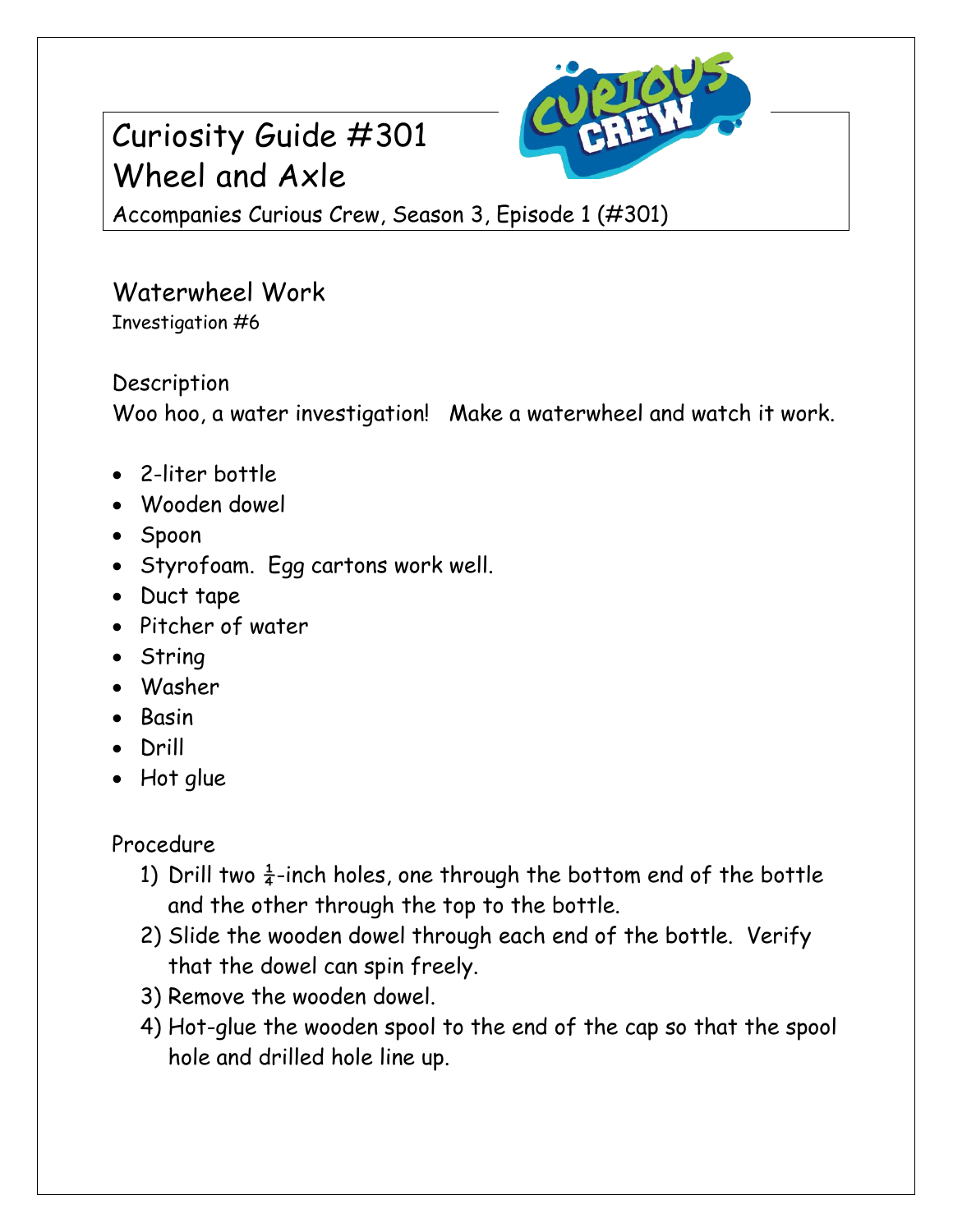- 5) When the glue is dry, slide the dowel back through the spool and the bottle.
- 6) Cut the lid off the egg carton. Cut the egg-holder side in half lengthwise and then each section in half. You should have four catch cups of 3 chambers each. These are your paddles.
- 7) Use duct tape or hot glue to fasten the paddles on each side of the bottle so that the paddles are equidistant.
- 8) Cut a 5-foot length of string.
- 9) Tie one end of the string around the spool attached to the bottle. Tape the string to the spool securely.
- 10)Tie a washer on the other end of the string.
- 11) Fill the pitcher with water.
- 12) Lay the bottle across the basin so that the dowels rest on the sides of the basin.
- 13) Pour the water over the water wheel and watch it wind up the string with the washer.

My Results